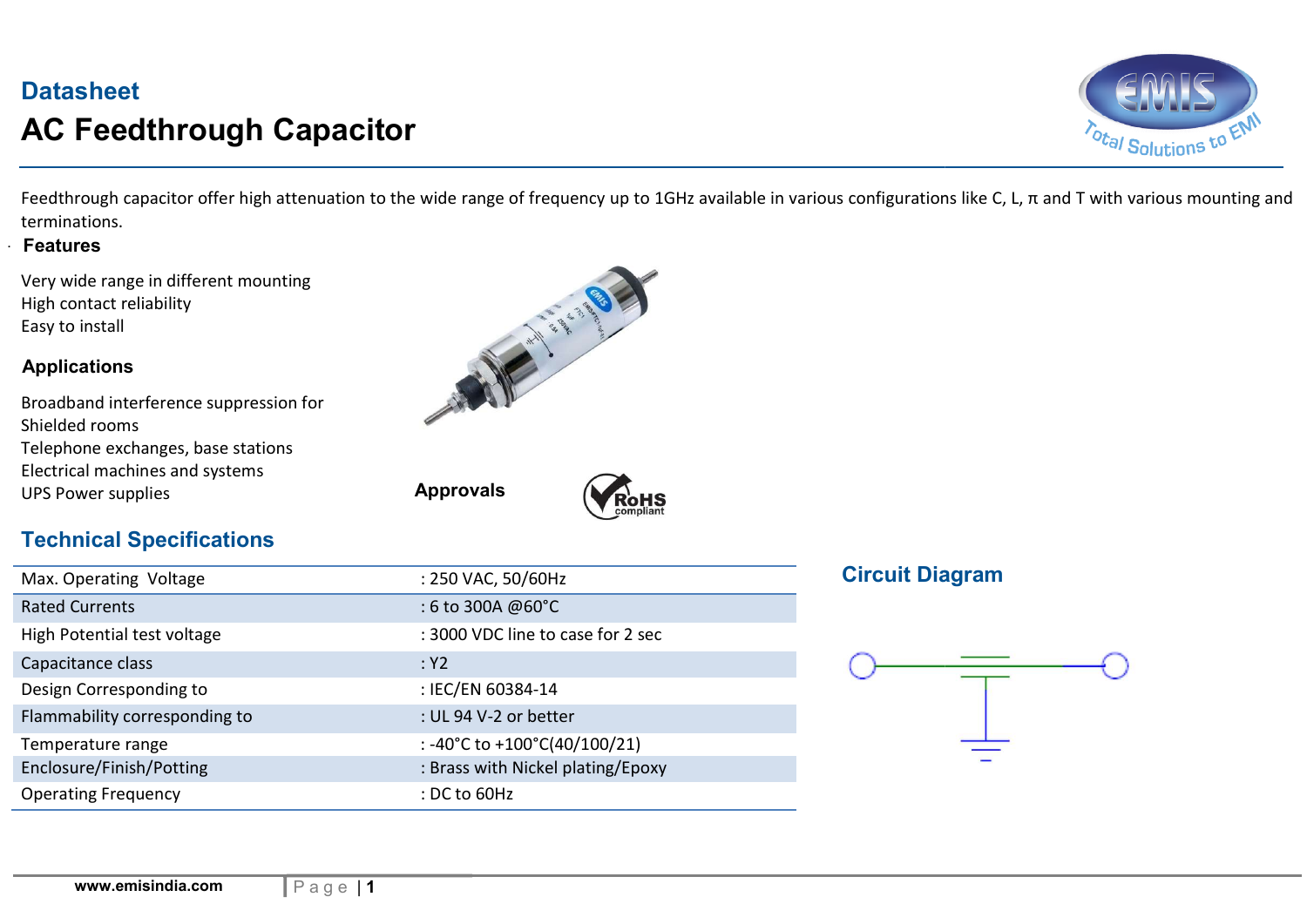## Selection Table

| <b>Ordering code</b> | <b>Current rating</b> | Leakage Current*   | Capacitance        | A   | В  | $\mathsf{C}$    | D  | E. | F. | <b>T1</b>      | <b>T2</b> | М    | N    |
|----------------------|-----------------------|--------------------|--------------------|-----|----|-----------------|----|----|----|----------------|-----------|------|------|
|                      | @60°C                 | @250 VAC/50Hz (mA) | (nF)               |     |    |                 |    |    |    |                |           |      |      |
| FTCAC-N0022-006A     | 6A                    | 0.22               | 2.2                | 65  | 25 | 20              | 10 | 20 | 13 | M <sub>3</sub> | M10       | 10.3 | 10.3 |
| FTCAC-N0022-010A     | 10A                   |                    |                    | 65  | 25 | 20              | 10 | 20 | 13 | M <sub>3</sub> | M10       | 10.3 | 10.3 |
| FTCAC-N0047-006A     | 6A                    | 0.47               | 4.7                | 65  | 25 | 20              | 10 | 20 | 13 | M <sub>3</sub> | M10       | 10.3 | 10.3 |
| FTCAC-N0047-010A     | 10A                   |                    |                    | 65  | 25 | 20              | 10 | 20 | 13 | M <sub>3</sub> | M10       | 10.3 | 10.3 |
| FTCAC-N0047-016A     | 16A                   |                    |                    | 77  | 25 | 20              | 12 | 24 | 17 | M4             | M12       | 12.3 | 12.3 |
| FTCAC-N0047-032A     | 32A                   |                    |                    | 80  | 25 | 20              | 12 | 27 | 17 | M <sub>5</sub> | M12       | 12.3 | 12.3 |
| FTCAC-N0100-006A     | 6A                    | 1                  | 10nF               | 65  | 20 | 20              | 10 | 20 | 13 | M <sub>3</sub> | M10       | 10.3 | 10.3 |
| FTCAC-N0100-010A     | 10A                   |                    |                    | 65  | 20 | 20              | 10 | 20 | 13 | M <sub>3</sub> | M10       | 10.3 | 10.3 |
| FTCAC-N0100-016A     | 16A                   |                    |                    | 77  | 20 | 20              | 12 | 24 | 17 | M4             | M12       | 12.3 | 12.3 |
| FTCAC-N0100-032A     | 32A                   |                    |                    | 80  | 20 | 20              | 12 | 27 | 17 | M <sub>5</sub> | M12       | 12.3 | 12.3 |
| FTCAC-N0100-063A     | 63A                   |                    |                    | 98  | 25 | 25              | 14 | 33 | 22 | M <sub>6</sub> | M16       | 16.3 | 14.3 |
| FTCAC-N0100-075A     | 75A                   |                    |                    | 108 | 25 | 25              | 14 | 37 | 22 | M <sub>8</sub> | M16       | 16.3 | 14.3 |
| FTCAC-N0220-016A     | 16A                   | 2.2                | 22nF               | 77  | 28 | 20              | 12 | 24 | 17 | M4             | M12       | 12.3 | 12.3 |
| FTCAC-N0220-032A     | 32A                   |                    |                    | 80  | 28 | 20              | 12 | 27 | 17 | M <sub>5</sub> | M12       | 12.3 | 12.3 |
| FTCAC-N0220-063A     | 63A                   |                    |                    | 98  | 32 | 25              | 14 | 33 | 24 | M <sub>6</sub> | M16       | 16.3 | 14.3 |
| FTCAC-N0220-075A     | 75A                   |                    |                    | 108 | 32 | 25              | 16 | 37 | 27 | M8             | M20       | 20.3 | 18.3 |
| FTCAC-N0330-016A     | 16A                   | 3.3                | 33nF               | 80  | 25 | 25              | 12 | 24 | 17 | M4             | M12       | 12.3 | 12.3 |
| FTCAC-N0330-032A     | 32A                   |                    |                    | 86  | 25 | 25              | 12 | 27 | 17 | M <sub>5</sub> | M12       | 12.3 | 12.3 |
| FTCAC-N0330-063A     | 63A                   |                    |                    | 108 | 28 | 35              | 14 | 33 | 24 | M <sub>6</sub> | M16       | 16.3 | 14.3 |
| FTCAC-N0330-075A     | 75A                   |                    |                    | 118 | 28 | 35              | 16 | 37 | 25 | M8             | M20       | 20.3 | 18.3 |
| FTCAC-N0470-016A     | 16A                   | 4.8                | 47nF               | 80  | 25 | 25              | 12 | 24 | 17 | M4             | M12       | 12.3 | 12.3 |
| FTCAC-N0470-032A     | 32A                   |                    | 100 <sub>n</sub> F | 86  | 25 | 25              | 12 | 27 | 17 | M <sub>5</sub> | M12       | 12.3 | 12.3 |
| FTCAC-N0470-063A     | 63A                   |                    |                    | 108 | 28 | 35              | 14 | 33 | 24 | M <sub>6</sub> | M16       | 16.3 | 14.3 |
| FTCAC-N0470-075A     | 75A                   |                    |                    | 118 | 28 | 35              | 16 | 37 | 25 | M8             | M20       | 20.3 | 18.3 |
| FTCAC-N0470-100A     | 100A                  |                    |                    | 118 | 28 | $\overline{35}$ | 16 | 37 | 25 | M <sub>8</sub> | M20       | 20.3 | 18.3 |
| FTCAC-N1000-016A     | 16A                   | 10                 |                    | 80  | 32 | 25              | 14 | 24 | 24 | M4             | M16       | 16.3 | 14.3 |
| FTCAC-N1000-032A     | 32A                   |                    |                    | 86  | 32 | 25              | 14 | 27 | 24 | M <sub>5</sub> | M16       | 16.3 | 14.3 |
| FTCAC-N1000-063A     | 63A                   |                    |                    | 108 | 32 | 35              | 14 | 33 | 24 | M <sub>6</sub> | M16       | 16.3 | 14.3 |
| FTCAC-N1000-075A     | 75A                   |                    |                    | 118 | 32 | 35              | 16 | 37 | 27 | M <sub>8</sub> | M20       | 20.3 | 18.3 |
| FTCAC-N1000-100A     | 100A                  |                    |                    | 118 | 32 | 35              | 16 | 37 | 27 | M8             | M20       | 20.3 | 18.3 |
| FTCAC-N1000-150A     | 150A                  |                    |                    | 134 | 38 | 35              | 19 | 45 | 32 | M10            | M24       | 24.3 | 22.3 |
| FTCAC-N1000-200A     | 200A                  |                    |                    | 134 | 38 | 35              | 19 | 45 | 32 | M10            | M24       | 24.3 | 22.3 |
| FTCAC-N1000-250A     | 250A                  |                    |                    | 153 | 44 | 44              | 19 | 50 | 36 | M12            | M27       | 27.3 | 25.3 |
| FTCAC-N1000-300A     | 300A                  |                    |                    | 173 | 44 | 44              | 19 | 55 | 36 | M16            | M27       | 27.3 | 25.3 |
| FTCAC-N2200-016A     | 16A                   | 22                 | 220nF              | 90  | 38 | 35              | 14 | 24 | 24 | M4             | M16       | 16.3 | 14.3 |
| FTCAC-N2200-032A     | 32A                   |                    |                    | 96  | 38 | 35              | 14 | 27 | 24 | M <sub>5</sub> | M16       | 16.3 | 14.3 |
| FTCAC-N2200-063A     | 63A                   |                    |                    | 117 | 38 | 44              | 14 | 33 | 24 | M <sub>6</sub> | M16       | 16.3 | 14.3 |
| FTCAC-N2200-075A     | 75A                   |                    |                    | 127 | 38 | 44              | 16 | 37 | 27 | M8             | M20       | 20.3 | 18.3 |
| FTCAC-N2200-100A     | 100A                  |                    |                    | 127 | 38 | 44              | 16 | 37 | 27 | M8             | M20       | 20.3 | 18.3 |
| FTCAC-N2200-150A     | 150A                  |                    |                    | 143 | 38 | 44              | 19 | 45 | 32 | M10            | M24       | 24.3 | 22.3 |
| FTCAC-N2200-200A     | 200A                  |                    |                    | 143 | 38 | 44              | 19 | 45 | 32 | M10            | M24       | 24.3 | 22.3 |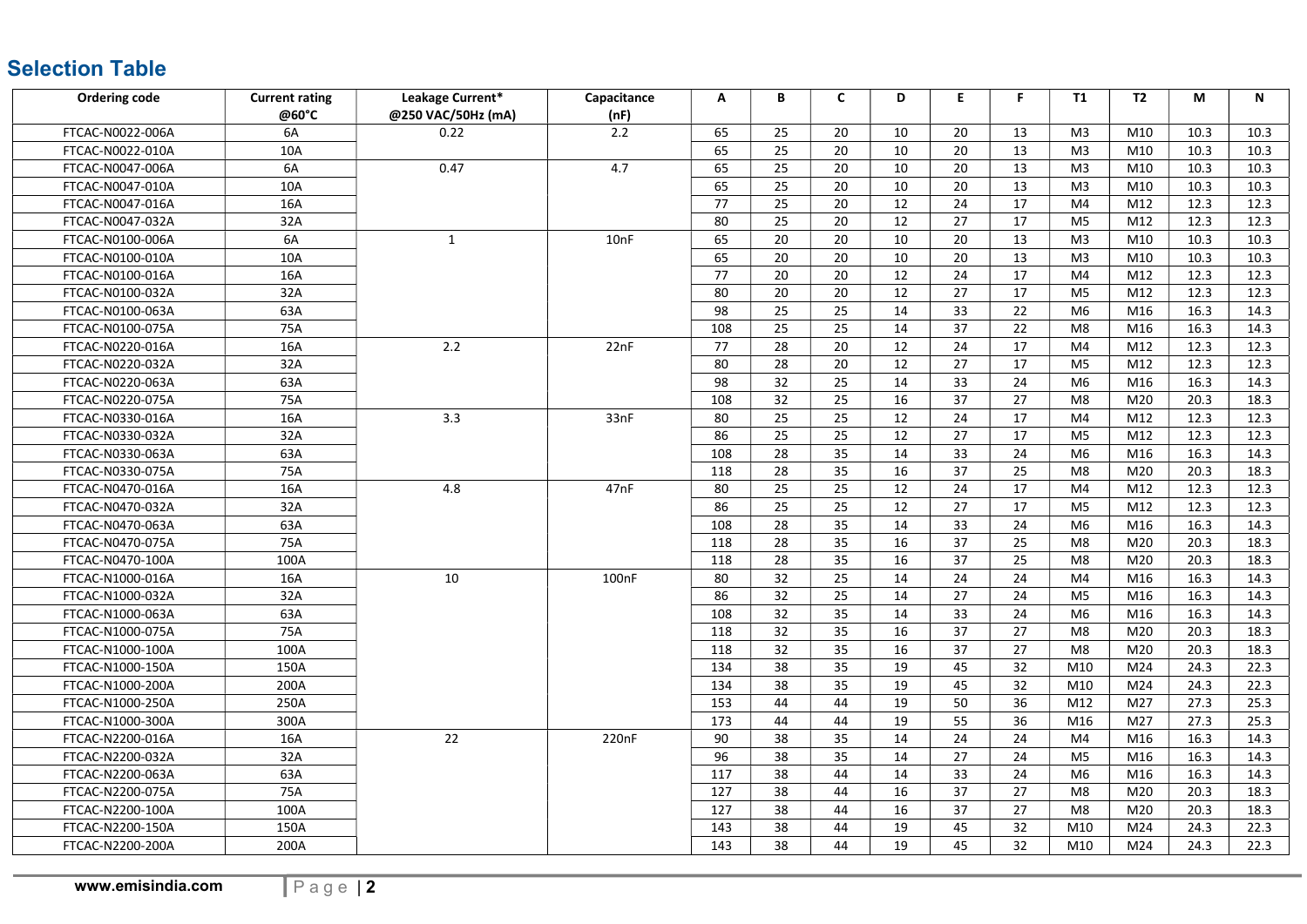| Ordering code    | <b>Current rating</b><br>@60°C | LeakageCurrent*<br>@250 VAC/50Hz (mA) | Capacitance<br>(nF) | A   | В  | C  | D  | E. | F.              | T1             | T2              | М    | N    |
|------------------|--------------------------------|---------------------------------------|---------------------|-----|----|----|----|----|-----------------|----------------|-----------------|------|------|
| FTCAC-N2200-250A | 250A                           | 22                                    | 220nF               | 163 | 44 | 54 | 19 | 50 | 36              | M12            | M27             | 27.3 | 25.3 |
| FTCAC-N2200-300A | 300A                           |                                       |                     | 173 | 44 | 54 | 19 | 55 | 36              | M16            | M27             | 27.3 | 25.3 |
| FTCAC-N4700-063A | 63A                            | 47                                    | 470nF               | 143 | 32 | 70 | 14 | 33 | 24              | M <sub>6</sub> | M16             | 16.3 | 14.3 |
| FTCAC-N4700-075A | 75A                            |                                       |                     | 153 | 32 | 70 | 16 | 37 | 27              | M8             | M20             | 20.3 | 18.3 |
| FTCAC-N4700-100A | 100A                           |                                       |                     | 153 | 32 | 70 | 16 | 37 | 27              | M8             | M20             | 20.3 | 18.3 |
| FTCAC-N4700-150A | 150A                           |                                       |                     | 174 | 38 | 75 | 19 | 45 | 32              | M10            | M24             | 24.3 | 22.3 |
| FTCAC-N4700-200A | 200A                           |                                       |                     | 174 | 38 | 75 | 19 | 45 | 32              | M10            | M24             | 24.3 | 22.3 |
| FTCAC-N4700-250A | 250A                           |                                       |                     | 184 | 38 | 75 | 19 | 50 | $\overline{32}$ | M12            | M24             | 24.3 | 22.3 |
| FTCAC-N4700-300A | 300A                           |                                       |                     | 196 | 57 | 75 | 21 | 55 | 46              | M16            | M32             | 32.3 | 30.3 |
| FTCAC-1000N-063A | 63A                            | 100                                   | 1000nF              | 143 | 38 | 70 | 14 | 33 | 24              | M <sub>6</sub> | M16             | 16.3 | 14.3 |
| FTCAC-1000N-075A | 75A                            |                                       |                     | 153 | 38 | 70 | 16 | 37 | 27              | M8             | M20             | 20.3 | 18.3 |
| FTCAC-1000N-100A | 100A                           |                                       |                     | 153 | 38 | 70 | 16 | 37 | 27              | M8             | M20             | 20.3 | 18.3 |
| FTCAC-1000N-150A | 150A                           |                                       |                     | 174 | 38 | 75 | 19 | 45 | 32              | M10            | M24             | 24.3 | 22.3 |
| FTCAC-1000N-200A | 200A                           |                                       |                     | 174 | 38 | 75 | 19 | 45 | 32              | M10            | M24             | 24.3 | 22.3 |
| FTCAC-1000N-250A | 250A                           |                                       |                     | 184 | 38 | 75 | 19 | 50 | 32              | M12            | M24             | 24.3 | 22.3 |
| FTCAC-1000N-300A | 300A                           |                                       |                     | 196 | 57 | 75 | 21 | 55 | 46              | M16            | M32             | 32.3 | 30.3 |
| FTCAC-2200N-063A | 63A                            | 220                                   | 2200nF              | 143 | 38 | 70 | 14 | 33 | 24              | M <sub>6</sub> | M16             | 16.3 | 14.3 |
| FTCAC-2200N-075A | 75A                            |                                       |                     | 153 | 38 | 70 | 16 | 37 | 27              | M8             | M20             | 20.3 | 18.3 |
| FTCAC-2200N-100A | 100A                           |                                       |                     | 153 | 38 | 70 | 16 | 37 | 27              | M8             | M20             | 20.3 | 18.3 |
| FTCAC-2200N-150A | 150A                           |                                       |                     | 174 | 57 | 75 | 19 | 45 | 40              | M10            | M24             | 24.3 | 22.3 |
| FTCAC-2200N-200A | 200A                           |                                       |                     | 174 | 57 | 75 | 19 | 45 | 40              | M10            | M24             | 24.3 | 22.3 |
| FTCAC-2200N-250A | 250A                           |                                       |                     | 184 | 57 | 75 | 19 | 50 | 40              | M12            | M27             | 27.3 | 25.3 |
| FTCAC-2200N-300A | 300A                           |                                       |                     | 196 | 57 | 75 | 21 | 55 | 46              | M16            | M32             | 32.3 | 30.3 |
| FTCAC-3300N-063A | 63A                            | 330                                   | 3300nF              | 145 | 57 | 70 | 16 | 33 | 27              | M <sub>6</sub> | M20             | 20.3 | 18.3 |
| FTCAC-3300N-075A | 75A                            |                                       |                     | 153 | 57 | 70 | 16 | 37 | 27              | M8             | M20             | 20.3 | 18.3 |
| FTCAC-3300N-100A | 100A                           |                                       |                     | 153 | 57 | 70 | 16 | 37 | 27              | M8             | M20             | 20.3 | 18.3 |
| FTCAC-3300N-150A | 150A                           |                                       |                     | 174 | 57 | 75 | 19 | 45 | 40              | M10            | M24             | 24.3 | 22.3 |
| FTCAC-3300N-200A | 200A                           |                                       |                     | 174 | 57 | 75 | 19 | 45 | 40              | M10            | M24             | 24.3 | 22.3 |
| FTCAC-3300N-250A | 250A                           |                                       |                     | 184 | 57 | 75 | 19 | 50 | 40              | M12            | M27             | 27.3 | 25.3 |
| FTCAC-3300N-300A | 300A                           |                                       |                     | 196 | 57 | 75 | 21 | 55 | 46              | M16            | M32             | 32.3 | 30.3 |
| FTCAC-4700N-063A | 63A                            | 470                                   | 4700nF              | 145 | 57 | 70 | 16 | 33 | 27              | M <sub>6</sub> | M20             | 20.3 | 18.3 |
| FTCAC-4700N-075A | 75A                            |                                       |                     | 153 | 57 | 70 | 16 | 37 | 27              | M8             | M20             | 20.3 | 18.3 |
| FTCAC-4700N-100A | 100A                           |                                       |                     | 153 | 57 | 70 | 16 | 37 | 27              | M8             | M20             | 20.3 | 18.3 |
| FTCAC-4700N-150A | 150A                           |                                       |                     | 174 | 57 | 75 | 19 | 45 | 40              | M10            | M24             | 24.3 | 22.3 |
| FTCAC-4700N-200A | 200A                           |                                       |                     | 174 | 57 | 75 | 19 | 45 | 40              | M10            | M <sub>24</sub> | 24.3 | 22.3 |
| FTCAC-4700N-250A | 250A                           |                                       |                     | 184 | 57 | 75 | 19 | 50 | 40              | M12            | M27             | 27.3 | 25.3 |
| FTCAC-4700N-300A | 300A                           |                                       |                     | 196 | 57 | 75 | 21 | 55 | 46              | M16            | M32             | 32.3 | 30.3 |